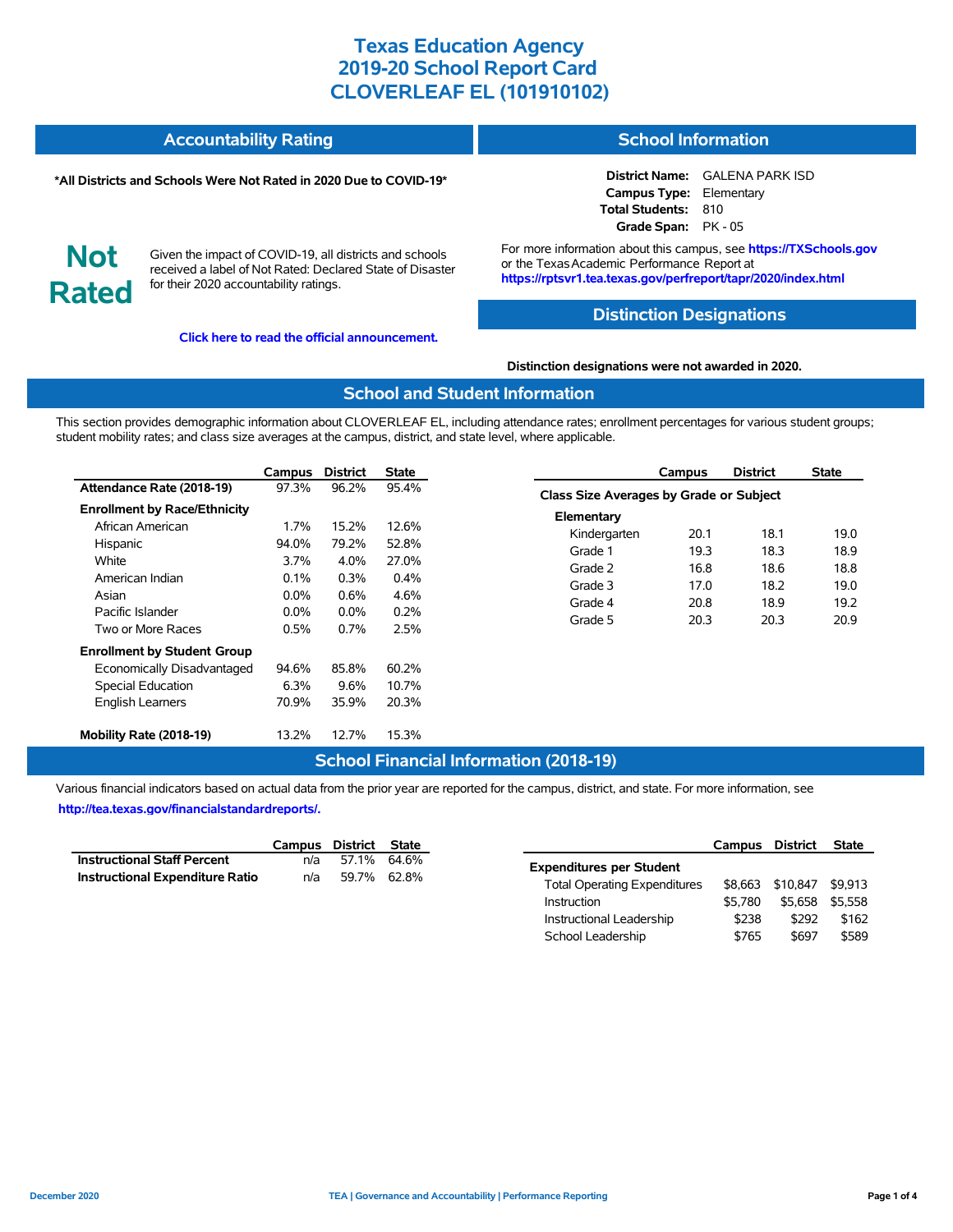### **STAAR Outcomes**

This section provides STAAR performance and Academic Growth outcomes. Academic Growth measures whether students are maintaining performance or improving from year to year. **Please note that due to the cancellation of spring 2020 State of Texas Assessments of Academic Readiness (STAAR) due to the COVID-19 pandemic, the performance of this year's report is not updated.**

|                                                                                |      |              |     |     | <b>African</b>                    |     |        | American       |       | <b>Pacific</b>  | <b>More</b>                  | Econ   |
|--------------------------------------------------------------------------------|------|--------------|-----|-----|-----------------------------------|-----|--------|----------------|-------|-----------------|------------------------------|--------|
|                                                                                |      | <b>State</b> |     |     | District Campus American Hispanic |     | White  | Indian         | Asian | <b>Islander</b> | Races                        | Disadv |
| STAAR Performance Rates at Approaches Grade Level or Above (All Grades Tested) |      |              |     |     |                                   |     |        |                |       |                 |                              |        |
| All Subjects                                                                   | 2019 | 78%          | 78% | 77% | 50%                               | 77% | 90%    |                |       |                 | $\ast$                       | 76%    |
|                                                                                | 2018 | 77%          | 76% | 72% | 93%                               | 71% | 87%    |                |       |                 | $\qquad \qquad \blacksquare$ | 71%    |
| ELA/Reading                                                                    | 2019 | 75%          | 73% | 72% | 50%                               | 72% | 91%    |                |       |                 | $\ast$                       | 72%    |
|                                                                                | 2018 | 74%          | 72% | 64% | 80%                               | 63% | 77%    |                |       |                 | $\overline{a}$               | 63%    |
| <b>Mathematics</b>                                                             | 2019 | 82%          | 84% | 87% | 67%                               | 87% | 100%   |                |       |                 | $\ast$                       | 87%    |
|                                                                                | 2018 | 81%          | 84% | 88% | 100%                              | 87% | 100%   |                |       |                 | $\overline{a}$               | 87%    |
| Writing                                                                        | 2019 | 68%          | 67% | 58% | $\ast$                            | 58% | 67%    |                |       |                 | $\overline{a}$               | 56%    |
|                                                                                | 2018 | 66%          | 64% | 40% | $\ast$                            | 39% | $\ast$ |                |       |                 | $\overline{\phantom{a}}$     | 37%    |
| Science                                                                        | 2019 | 81%          | 82% | 76% | $\ast$                            | 76% |        |                |       |                 | $\overline{\phantom{a}}$     | 75%    |
|                                                                                | 2018 | 80%          | 80% | 75% | $\ast$                            | 75% | $\ast$ |                |       |                 | L,                           | 77%    |
| STAAR Performance Rates at Meets Grade Level or Above (All Grades Tested)      |      |              |     |     |                                   |     |        |                |       |                 |                              |        |
| All Subjects                                                                   | 2019 | 50%          | 46% | 45% | 29%                               | 45% | 77%    |                |       |                 | $\ast$                       | 44%    |
|                                                                                | 2018 | 48%          | 44% | 39% | 50%                               | 38% | 58%    |                |       |                 | $\overline{a}$               | 38%    |
| ELA/Reading                                                                    | 2019 | 48%          | 41% | 36% | 17%                               | 35% | 73%    |                |       |                 | $\ast$                       | 35%    |
|                                                                                | 2018 | 46%          | 40% | 29% | 60%                               | 28% | 46%    |                |       |                 | $\overline{a}$               | 28%    |
| Mathematics                                                                    | 2019 | 52%          | 53% | 58% | 50%                               | 58% | 82%    |                |       |                 | $\ast$                       | 58%    |
|                                                                                | 2018 | 50%          | 50% | 53% | 60%                               | 52% | 77%    |                |       |                 | $\blacksquare$               | 53%    |
| Writing                                                                        | 2019 | 38%          | 33% | 30% | $\ast$                            | 28% | 67%    |                |       |                 | $\overline{a}$               | 29%    |
|                                                                                | 2018 | 41%          | 37% | 24% | $\ast$                            | 24% | $\ast$ |                |       |                 | $\overline{a}$               | 22%    |
| Science                                                                        | 2019 | 54%          | 51% | 50% | $\ast$                            | 50% | $\ast$ |                |       |                 | $\overline{a}$               | 49%    |
|                                                                                | 2018 | 51%          | 45% | 40% | $\ast$                            | 41% | $\ast$ |                |       |                 | $\overline{a}$               | 41%    |
| STAAR Performance Rates at Masters Grade Level (All Grades Tested)             |      |              |     |     |                                   |     |        |                |       |                 |                              |        |
|                                                                                | 2019 | 24%          | 18% | 21% | 14%                               | 20% | 50%    |                |       |                 | $\ast$                       | 19%    |
| All Subjects                                                                   | 2018 | 22%          | 16% | 15% | 29%                               | 15% | 26%    |                |       |                 | $\overline{a}$               | 14%    |
| ELA/Reading                                                                    | 2019 | 21%          | 14% | 15% | 0%                                | 14% | 45%    |                |       |                 | $\ast$                       | 14%    |
|                                                                                | 2018 | 19%          | 13% | 12% | 20%                               | 11% | 31%    |                |       |                 | $\qquad \qquad \blacksquare$ | 11%    |
| <b>Mathematics</b>                                                             | 2019 | 26%          | 25% | 29% | 33%                               | 28% | 55%    |                |       |                 | $\ast$                       | 27%    |
|                                                                                | 2018 | 24%          | 21% | 25% | 40%                               | 24% | 31%    |                |       |                 | $\overline{a}$               | 23%    |
| Writing                                                                        | 2019 | 14%          | 9%  | 10% | *                                 | 9%  | 33%    | $\overline{a}$ |       |                 | $\overline{a}$               | 9%     |
|                                                                                | 2018 | 13%          | 9%  | 4%  | *                                 | 3%  | $\ast$ |                |       |                 | $\overline{a}$               | 3%     |
| Science                                                                        | 2019 | 25%          | 18% | 25% | $\ast$                            | 24% | $\ast$ |                |       |                 | $\overline{a}$               | 24%    |
|                                                                                | 2018 | 23%          | 15% | 8%  | $\ast$                            | 8%  | $\ast$ |                |       |                 | $\overline{a}$               | 8%     |
|                                                                                |      |              |     |     |                                   |     |        |                |       |                 |                              |        |
| <b>Academic Growth Score (All Grades Tested)</b>                               |      |              |     |     |                                   |     |        |                |       |                 |                              |        |
| <b>Both Subjects</b>                                                           | 2019 | 69           | 69  | 78  | $\ast$                            | 78  | 91     |                |       |                 | $\overline{a}$               | 78     |
|                                                                                | 2018 | 69           | 69  | 73  | 88                                | 73  | 75     |                |       |                 | $\overline{a}$               | 73     |
| ELA/Reading                                                                    | 2019 | 68           | 66  | 70  | $\ast$                            | 70  | 81     |                |       |                 | L,                           | 70     |
|                                                                                | 2018 | 69           | 68  | 68  | $\ast$                            | 68  | 60     |                |       |                 |                              | 69     |
| Mathematics                                                                    | 2019 | 70           | 72  | 86  | $\ast$                            | 85  | 100    |                |       |                 | $\overline{a}$               | 86     |
|                                                                                | 2018 | 70           | 71  | 77  | $\ast$                            | 77  | 90     |                |       |                 |                              | 76     |

? Indicates that the data for this item were statistically improbable or were reported outside a reasonable range.<br>- Indicates zero observations reported for this group.<br>\* Indicates results are masked due to small numbers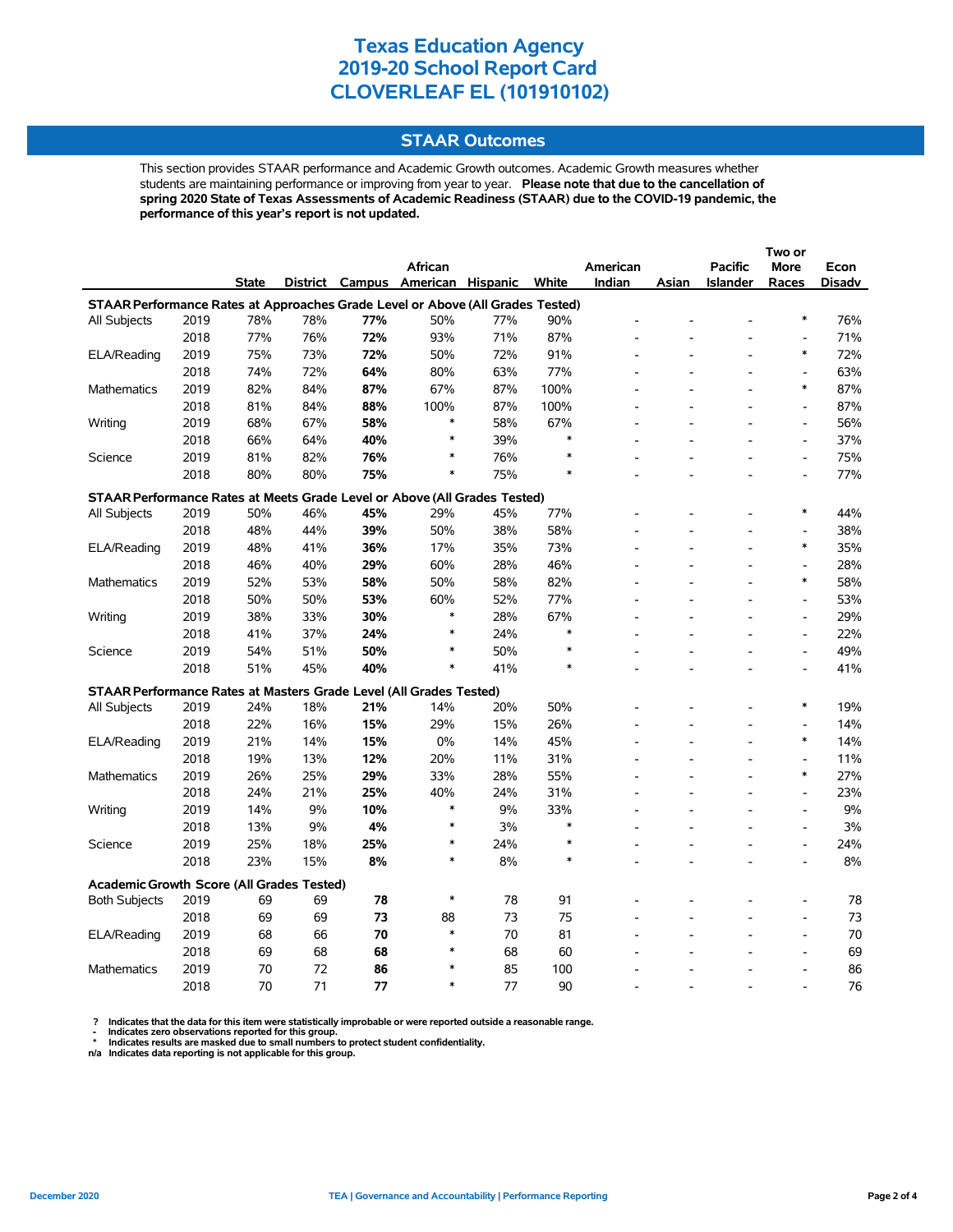## **Prior-Year Non-Proficient and Student Success Initiative STAAR Outcomes**

Progress of Prior-Year Non-Proficient Students shows STAAR performance rates for students who did not perform satisfactorily in 2017-18 but did in 2018-19. Student Success Initiative shows rates related to the requirement for students to demonstrate proficiency on the reading and mathematics STAAR in grades 5 and 8. **Please note that due to the cancellation of spring 2020 State of Texas Assessments of Academic Readiness (STAAR) due to the COVID-19 pandemic, this year's report is not updated.**

|                                                |          |                                                                  |                                                                              |                                                                                                           |                             | Two or                                                                                                                                                  |        |                 |             |               |
|------------------------------------------------|----------|------------------------------------------------------------------|------------------------------------------------------------------------------|-----------------------------------------------------------------------------------------------------------|-----------------------------|---------------------------------------------------------------------------------------------------------------------------------------------------------|--------|-----------------|-------------|---------------|
|                                                |          |                                                                  | African                                                                      |                                                                                                           |                             | American                                                                                                                                                |        | <b>Pacific</b>  | <b>More</b> | Econ          |
| <b>State</b>                                   | District |                                                                  |                                                                              |                                                                                                           |                             |                                                                                                                                                         | Asian  | <b>Islander</b> | Races       | <b>Disady</b> |
| Progress of Prior-Year Non-Proficient Students |          |                                                                  |                                                                              |                                                                                                           |                             |                                                                                                                                                         |        |                 |             |               |
| Sum of Grades 4-8                              |          |                                                                  |                                                                              |                                                                                                           |                             |                                                                                                                                                         |        |                 |             |               |
|                                                |          |                                                                  |                                                                              |                                                                                                           |                             |                                                                                                                                                         |        |                 |             |               |
| 41%                                            | 42%      | 56%                                                              | ∗                                                                            | 55%                                                                                                       | ∗                           |                                                                                                                                                         |        |                 |             | 55%           |
| 38%                                            | 39%      | 41%                                                              | *                                                                            | 40%                                                                                                       | *                           |                                                                                                                                                         |        |                 |             | 42%           |
| Mathematics                                    |          |                                                                  |                                                                              |                                                                                                           |                             |                                                                                                                                                         |        |                 |             |               |
| 45%                                            | 50%      | 69%                                                              |                                                                              | 68%                                                                                                       | $\ast$                      |                                                                                                                                                         |        |                 |             | 72%           |
| 47%                                            | 55%      | 71%                                                              | $\ast$                                                                       | 70%                                                                                                       | ∗                           |                                                                                                                                                         |        |                 |             | 70%           |
|                                                |          |                                                                  |                                                                              |                                                                                                           |                             |                                                                                                                                                         |        |                 |             |               |
| <b>Grade 5 Reading</b>                         |          |                                                                  |                                                                              |                                                                                                           |                             |                                                                                                                                                         |        |                 |             |               |
|                                                |          |                                                                  |                                                                              |                                                                                                           |                             |                                                                                                                                                         |        |                 |             |               |
| 78%                                            | 73%      | 69%                                                              | $\ast$                                                                       | 69%                                                                                                       | ∗                           |                                                                                                                                                         |        |                 |             | 68%           |
|                                                |          |                                                                  |                                                                              |                                                                                                           |                             |                                                                                                                                                         |        |                 |             |               |
| 22%                                            | 27%      | 31%                                                              | *                                                                            | 31%                                                                                                       | $\ast$                      |                                                                                                                                                         |        |                 |             | 32%           |
|                                                |          |                                                                  |                                                                              |                                                                                                           |                             |                                                                                                                                                         |        |                 |             |               |
| 86%                                            | 84%      | 82%                                                              | *                                                                            | 81%                                                                                                       | ∗                           |                                                                                                                                                         |        |                 |             | 81%           |
|                                                |          |                                                                  |                                                                              |                                                                                                           |                             |                                                                                                                                                         |        |                 |             |               |
|                                                |          |                                                                  |                                                                              |                                                                                                           |                             |                                                                                                                                                         |        |                 |             |               |
| 83%                                            | 86%      | 90%                                                              |                                                                              | 90%                                                                                                       | *                           |                                                                                                                                                         |        |                 |             | 92%           |
|                                                |          |                                                                  |                                                                              |                                                                                                           |                             |                                                                                                                                                         |        |                 |             |               |
| 17%                                            | 14%      | 10%                                                              | *                                                                            | 10%                                                                                                       | *                           |                                                                                                                                                         |        |                 |             | 8%            |
|                                                |          |                                                                  |                                                                              |                                                                                                           |                             |                                                                                                                                                         |        |                 |             |               |
| 90%                                            | 91%      | 96%                                                              | *                                                                            | 96%                                                                                                       | *                           |                                                                                                                                                         |        |                 |             | 97%           |
|                                                |          | <b>Students Success Initiative</b><br><b>Grade 5 Mathematics</b> | <b>STAAR Cumulative Met Standard</b><br><b>STAAR Cumulative Met Standard</b> | Campus<br>Students Requiring Accelerated Instruction<br><b>Students Requiring Accelerated Instruction</b> | American<br><b>Hispanic</b> | White<br>Students Meeting Approaches Grade Level on First STAAR Administration<br>Students Meeting Approaches Grade Level on First STAAR Administration | Indian |                 |             |               |

 **? Indicates that the data for this item were statistically improbable or were reported outside a reasonable range.**

 **- Indicates zero observations reported for this group. \* Indicates results are masked due to small numbers to protect student confidentiality.**

**n/a Indicates data reporting is not applicable for this group.**